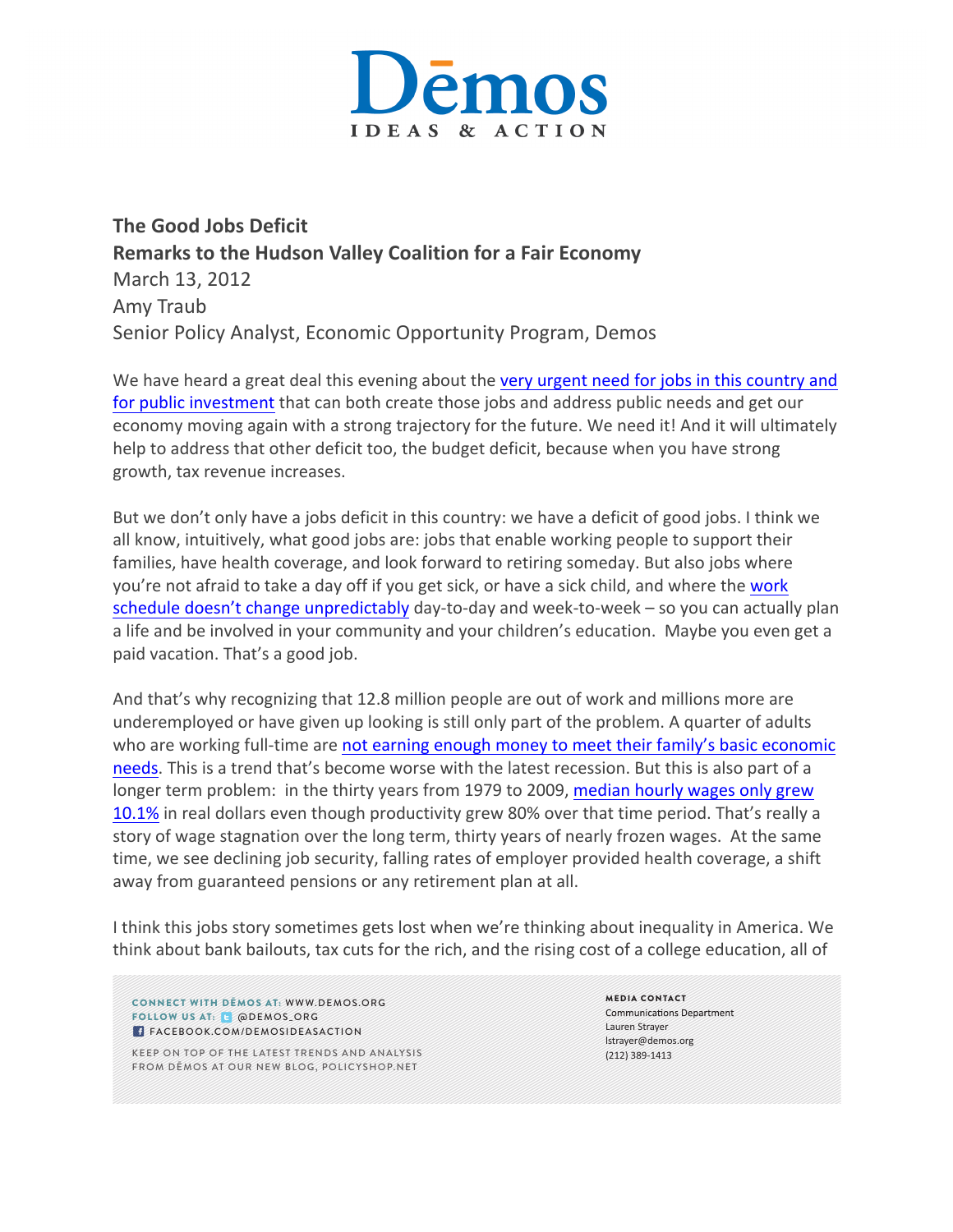which are very relevant, but the public conversation can tend to miss the policy choices that led to the decline of good jobs.

Then, we begin to believe that the kinds of jobs we have, and the quality of jobs, is simply a result of the inexorable workings of the free market. We have more international trade, more competition, technological change, and viola, we've lost good jobs and the only policy option is to educate our workforce so they can compete for the few decent jobs that still exist. Education is great – it's important, but it's not enough. And that very common story about our economy leaves out the critical role of public policy in getting us where we are today.

Our economy is shaped by public policy decisions. It always has been. We built a strong middle class in this country in the years after World War II on the basis of some good policy choices: rules that allowed working people to organize unions and demand fair wages, laws that guaranteed a minimum wage and overtime pay, opportunities to go to college on the GI Bill and get better jobs as a result, and a host of other policies that structured the way our economy worked and helped to produce good jobs. We know there were also a lot of bad policy choices at the time: decisions that largely excluded women and people of color from good job opportunities, for example. But the point is, these were policy decisions and we should look at the choices we've made over the last 30 years, as job quality declined for so many people.

We've deregulated industries, allowing more companies to treat their workers as independent contractors, among many other consequences. We've privatized public services, turning over work that used to be done by middle-class public sector workers to whatever contractor offers the lowest bid. We've let the value of the minimum wage fall, and have undermined the rights of working people to join unions. And we've failed to invest sufficiently in an educated workforce. All of those policy decisions weaken the ability of working people to get a fair deal in the labor market. That's a big part of the story behind growing inequality. In a recent study, Harvard professors Bruce Western and Jake Rosenfeld provide evidence that the decline of union representation alone accounts for as much as third to the growth of income inequality among working men since 1973. That's a decline that was aided and abetted by our policy choices. 

I really want to end on a positive note and there are really a lot of good things to say about where the country could go from here, but first I have to say a few words about the forces pushing us in the wrong direction. In Congress, Republicans are trying to defund and restrict the National Labor Relations Board, which protects the right to join unions. We see efforts to strip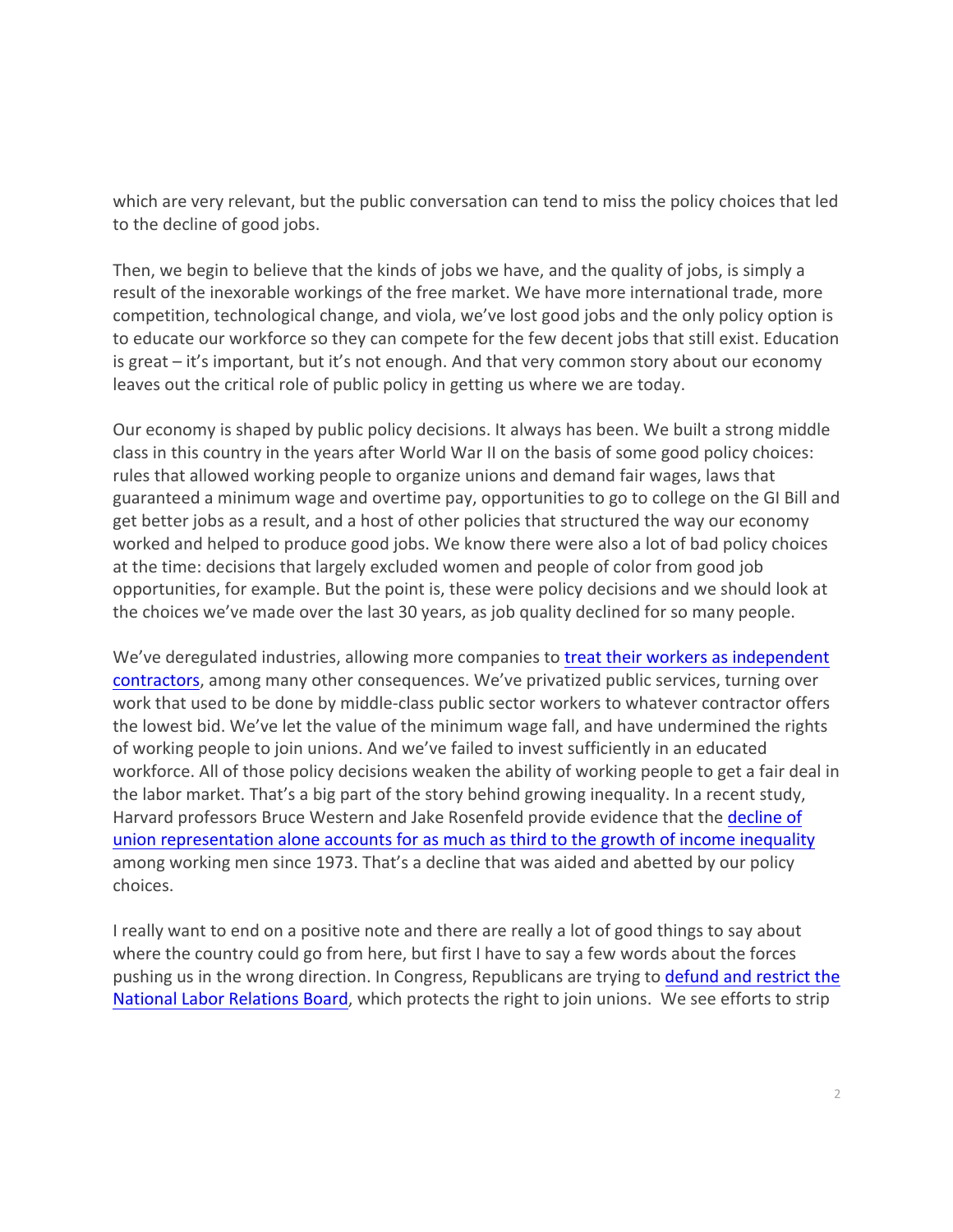public sector employees of their rights to bargain over basic working conditions in Wisconsin, Ohio and New Hampshire. In Indiana, the governor and state legislature passed a law decimating the ability of private sector unions to sustain themselves by collecting dues. The restaurant industry in Florida is pushing a proposal to lower the state minimum wage for restaurant workers. Newt Gingrich has campaigned on rolling back child labor laws, and we've seen efforts to do it in Maine and Missouri. Of course, very few people will come out and say, we want to lower wages for Americans, but in the name of lower costs for employers and for the government, that's exactly what we're doing. These are great ways to make the deficit in good jobs bigger.

So how do we shrink it? What policies will help us get to a country where everyone who wants to work can get a decent job? We do need job creation. I think President Obama's proposed American Jobs Act would be a step in the right direction. But at the federal level, we can also be thinking a lot bigger. In a paper for Demos, economist Philip Harvey made the case for a direct and immediate public jobs program. A \$100 billion, two-year public jobs program would create more than 1.5 million new jobs at peak employment. According to Harvey's plan, the program would create jobs for the unemployed addressing unmet needs in their own communities. Federally funded jobs could include improving public buildings and parks, building affordable housing, providing child care and elder care, and staffing after-school and tutoring programs. There would be safeguards to ensure that the new public jobs are not used in ways that replace existing workers.

But as I've tried to argue, just having more jobs won't be sufficient to reverse the decline in job quality. To do that, we need to start by ensuring that all American jobs meet basic standards of decent employment. I'm delighted that Assembly Speaker Silver wants to raise New York's minimum wage and index to inflation, and we should do that nationally too. The research is now very clearly that minimum wage increases do not cause job loss. We should also guarantee paid sick days to all working people, as the state of Connecticut has done. And we can ensure that worker protections are effective and apply to everyone in the labor market. In New York State we had two great victories on this front last year: domestic workers have more rights on the job and all working people have more recourse against wage theft. Both of those New York laws should be models for the country.

Federal contracting is another opportunity for good policy. Companies that have contracts with the federal government employ 22 percent of the entire American workforce. And yet, an estimated 80 percent of the 5.4 million federally contracted service workers earn low wages. In